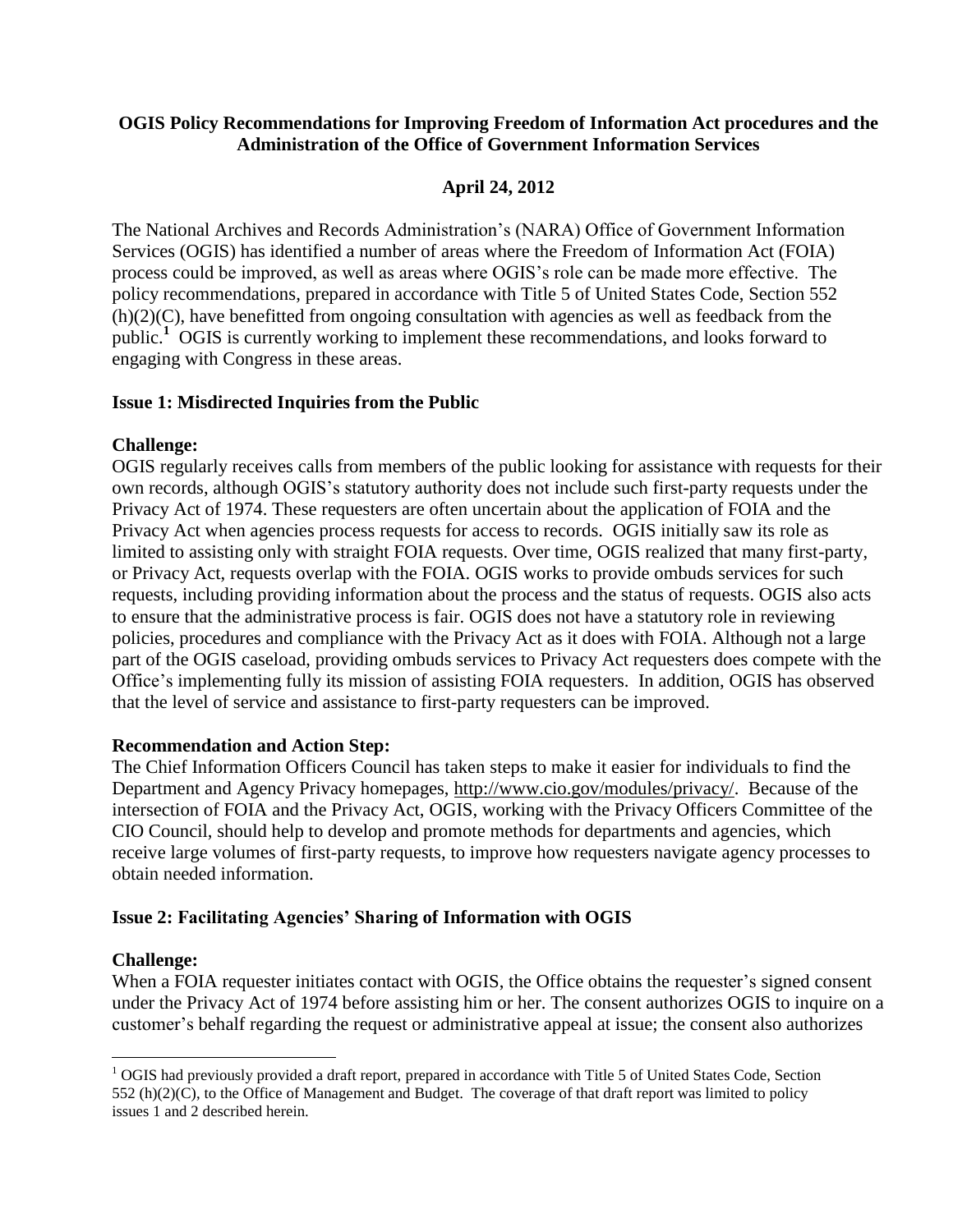departments and agencies to release to OGIS information and records related to the request or appeal. However, requiring consent can be an obstacle when an agency, rather than an individual requester, is seeking OGIS assistance. The situation places agencies in the position of obtaining requester consent for the sole purpose of seeking OGIS' assistance in resolving a dispute. (A secondary challenge is that asking for and obtaining the consent adds to the time it takes OGIS to handle a request for assistance.)

### **Recommendation and Action Step:**

OGIS will work with the Office of Management and Budget, which is statutorily charged with implementing government-wide Privacy Act guidance, on language that agencies could use as a model to publish as a Privacy Act (b)(3) routine use in their FOIA requests/appeals Systems of Records Notices. Under consideration is the following language, which will be proposed imminently by the Department of Justice for its FOIA/PA request/appeals files system notice:

"To the National Archives and Records Administration, Office of Government Information Services (OGIS), to the extent necessary to fulfill its responsibilities in 5 U.S.C. 552(h), to review administrative agency policies, procedures, and compliance with the Freedom of Information Act, and to facilitate OGIS' offering of mediation services to resolve disputes between persons making FOIA requests and administrative agencies."

# **Issue 3: Improving Public Access to FOIA Information**

# **Challenge:**

About 350 Federal departments, agencies and components comprise the Federal executive branch, and each has its own separate process for accepting and processing FOIA requests; the landscape is complex and some requesters, who have the statutory right under FOIA to seek access to documents, find the bureaucracy difficult to navigate. On the agency side, many FOIA professionals are challenged with processing requests in accordance with the statute, particularly shepherding an abundance of requests through the process and making public frequently requested documents.

#### **Recommendation and Action Step:**

OGIS is a partner with the Environmental Protection Agency and the Department of Commerce to collaborate in developing a pilot portal, now called the FOIA Module – a one-stop portal that could be used to accept FOIA requests, store them in a repository for processing by agency staff, and allow responsive documents to be uploaded into the system and posted for the public. The Module is scheduled to be launched for agencies this summer and unveiled to the public in October 2012. OGIS believes that the project has potential to improve the public's access to government information and to save taxpayers' money by sharing agency resources and repurposing existing technology. Based on the results of the launch, OGIS would work with other agencies to consider how the Module might be useful to them in carrying out their statutory responsibilities.

#### **Issue 4: Coordinating FOIA Responses Across Government**

# **Challenge**:

It is not uncommon for multiple agencies to receive related, or even identical, FOIA requests. Agency professionals responding to these requests may not be aware of the similar requests, and